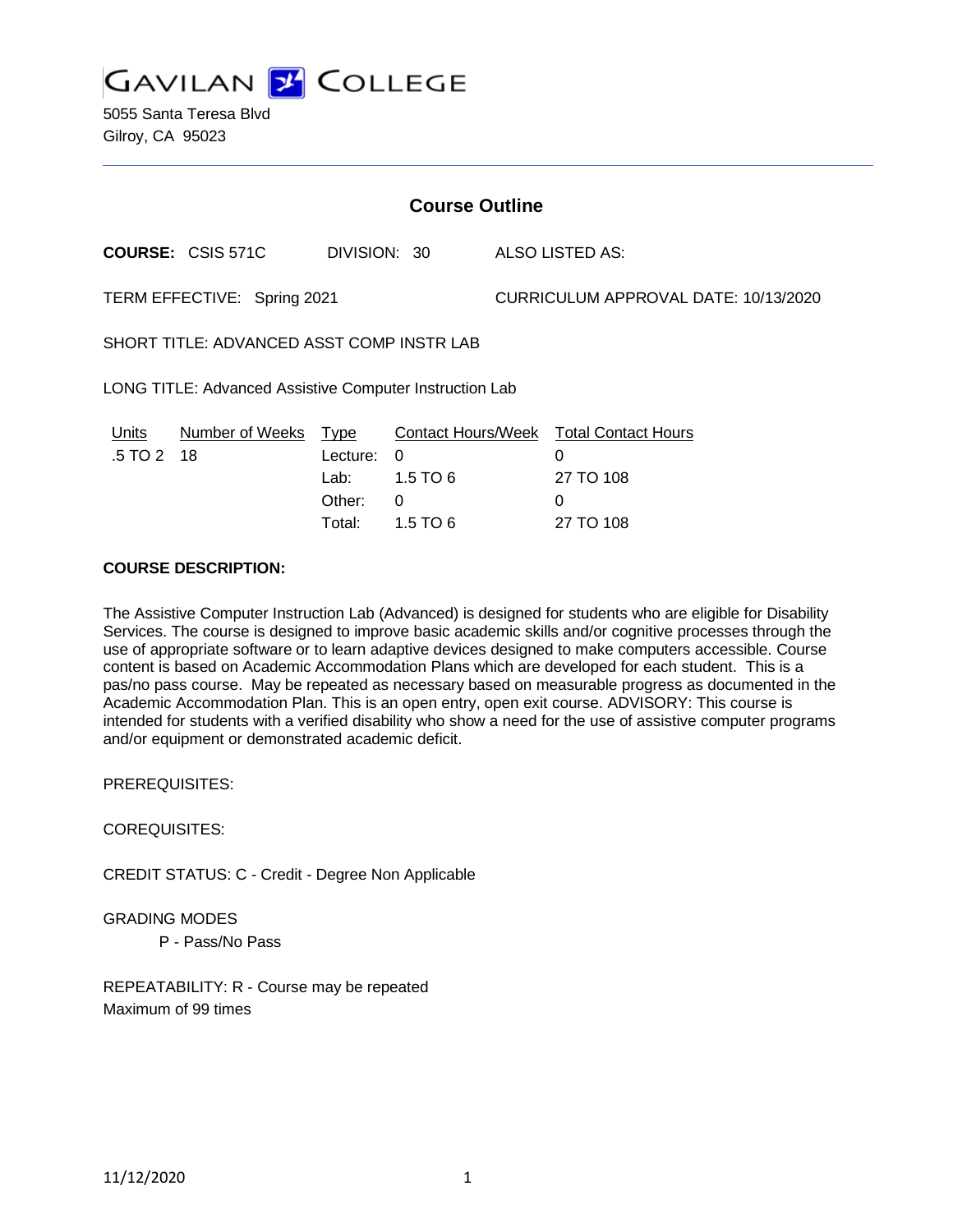SCHEDULE TYPES:

- 04 Laboratory/Studio/Activity
- 047 Laboratory LEH 0.7
- 05 Hybrid
- 71 Dist. Ed Internet Simultaneous
- 73 Dist. Ed Internet Delayed LAB
- 737 Dist. Ed Internet LAB-LEH 0.7

# **STUDENT LEARNING OUTCOMES:**

1. Select assistive technologies or academic software programs that are appropriate for their individual learning profiles.

Measure of assessment: Oral Report, Written Report Year assessed, or planned year of assessment: 2016

2. Evaluate the effects of the assistive technologies or academic software on their academic achievement. Measure of assessment: Oral Report, Written Report

Year assessed, or planned year of assessment: 2016

3. Choose appropriate assistive technologies and apply them to the completion of their mainstreamed college courses.

Measure of assessment: Skills Demonstration, Written Report

# **CONTENT, STUDENT PERFORMANCE OBJECTIVES, OUT-OF-CLASS ASSIGNMENTS**

# Curriculum Approval Date: 10/13/2020 **DE MODIFICATION ONLY**

27-108 Hours

Content: The course content is individualized for each student each semester. Basic academic skill deficits are remediated through individualized computer instruction. Specific goals and percentages for progress are identified and agreed upon with each student and instructor. The student should be able to demonstrate measurable progress in improving basic academic skills and/or cognitive functioning, to include: 1. Memory and reasoning 2. Language; i.e., syntax, semantics & grammar 3. Reading vocabulary and comprehension 4. Writing skills 5. Math Skills 6. Computer literacy Hours are dependent upon the number of units in which the student is enrolled. Student Performance Objectives (SPO): Students will utilize increased communication, academic and vocational knowledge and skills in the coursework required by their regular college courses independently. Students will assess and revise improved study strategies, organizational and time management skills independently.

Content: Orientation: 1. Class requirements-including lab rules and procedures 2. Adaptation(s) and evaluation of student needs. 3. Student Timekeeper program. 4. Go Print: utilizing the GO PRINT station. Student Performance Objectives (SPO): Students will add themselves to the system, log in/ out of system and check hours in the system independently. Students will use the GO PRINT program for printing all assignments independently.

Content: Computer Fundamentals: 1. Vocabulary 2. Flash drive handling 3. Software / hardware demonstration 4. Use of

computer programs. Student Performance Objectives (SPO): Students will design activities related to computer access or tests of cognitive skills and/or academic competencies independently.

Content: iLearn: MyGAV Student portal and iLearn course. Student Performance Objectives (SPO): Students will access the iLearn course in the student portal, read course syllabus, utilize resources and course materials and submit course assignments independently.

Content: Individual Practice and Assignments. Students will be given individualized assignments to complete and/or software programs to utilize with interactive capabilities. This lab work is designed to increase their skills and ability in the areas agreed upon by the student and instructor. The type of equipment and/or computer software utilized will be determined by the student's assessed strengths and weaknesses. Student Performance Objectives (SPO): The students will design lab assignments according to their individual goals and apply that knowledge to their mainstreamed coursework.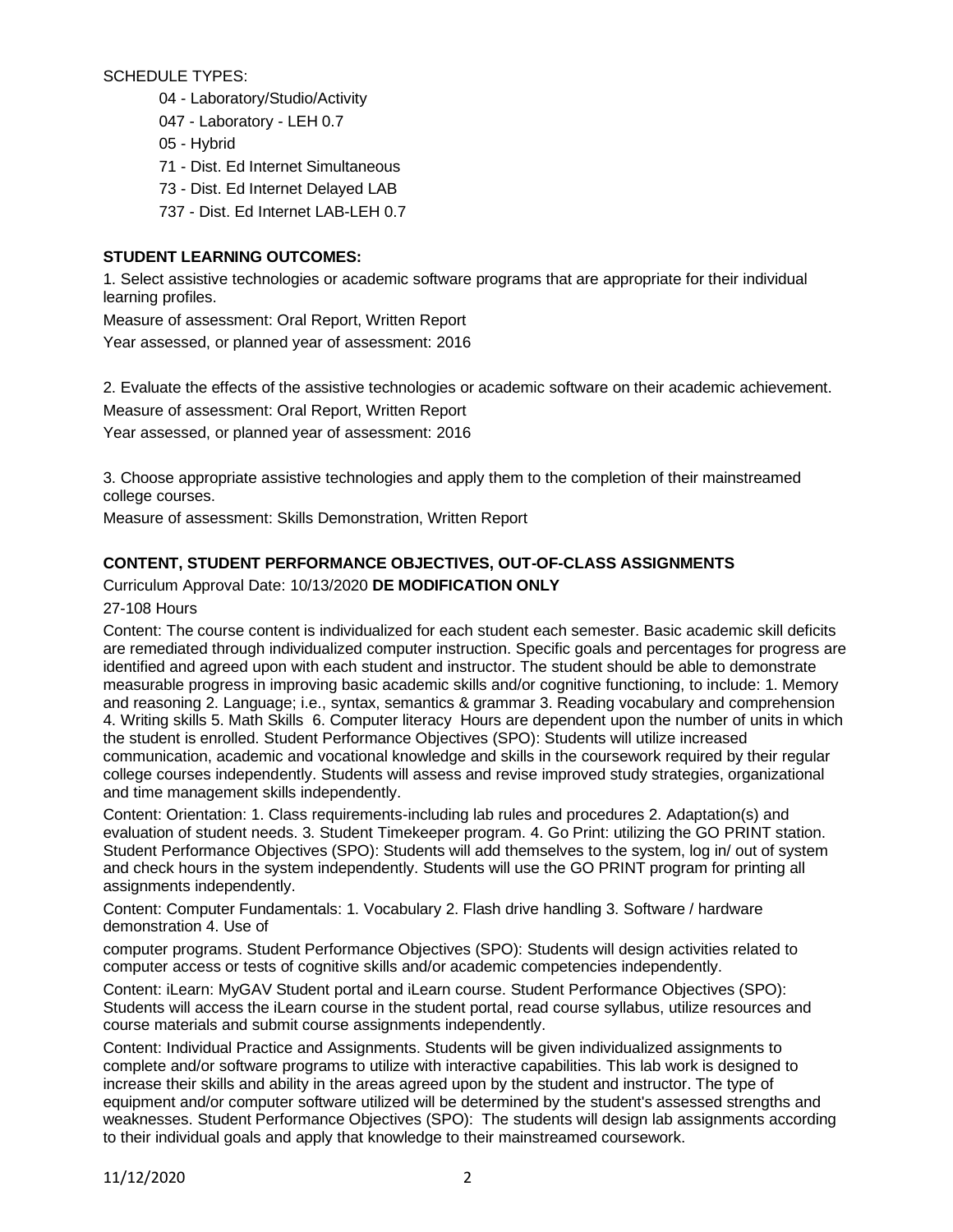Content: Individual and Small Group Instruction: Some of the assistive computer programs and/or equipment which may be used include: Microsoft Office, Plato, Kurzweil 3000, JAWS, ZoomText, Dragon, Portable Magnifiers, Daisy Players, etc. The programs and

equipment listed above do not limit the instructor from using other programs and equipment that may be more effective. Student Performance Objectives (SPO): The students will examine a series of lab exercises using the equipment and programs recommended by the instructor independently.

Content: Plato: Online academic skills program Student Performance Objectives (SPO): The students will utilize the online Plato program to improve their basic academic skills independently.

Content: Student Evaluation: Pre- and post- assessment activities by the instructor will be based on progress criteria specified in the

Academic Accommodations Plan. The evaluation will be based upon the monthly reports, records of completed assignments, observed behavior and skill development. Student Performance Objectives (SPO): The students will meet with the instructor to discuss the monthly progress reports generated by the individual programs. Students will independently evaluate their need for computer access and/or academic software programs.

2 Hours Final

#### **METHODS OF INSTRUCTION:**

1. Adaptive instructional techniques--specialized areas of instruction might include individual and/or small group instruction on methods used to: a. engage/disengage assistive computer software; b. adjust individual preferences. 2. Demonstration. 3. Individual assistance, additional review and practice. 4. Weekly student use of the software programs. 5. Written reports.

#### **METHODS OF EVALUATION:**

Writing assignments Percent of total grade: 15.00 % Percent range of total grade: 15 % to 25 % Lab Reports Problem-solving assignments Percent of total grade: 0.00 % Percent range of total grade: 0 % to 0 % Skill demonstrations Percent of total grade: 60.00 % Percent range of total grade: 60 % to 75 % Class Performance/s Performance Exams Objective examinations Percent of total grade: 0.00 % Percent range of total grade: 0 % to 0 % Other methods of evaluation Percent of total grade: 5.00 %